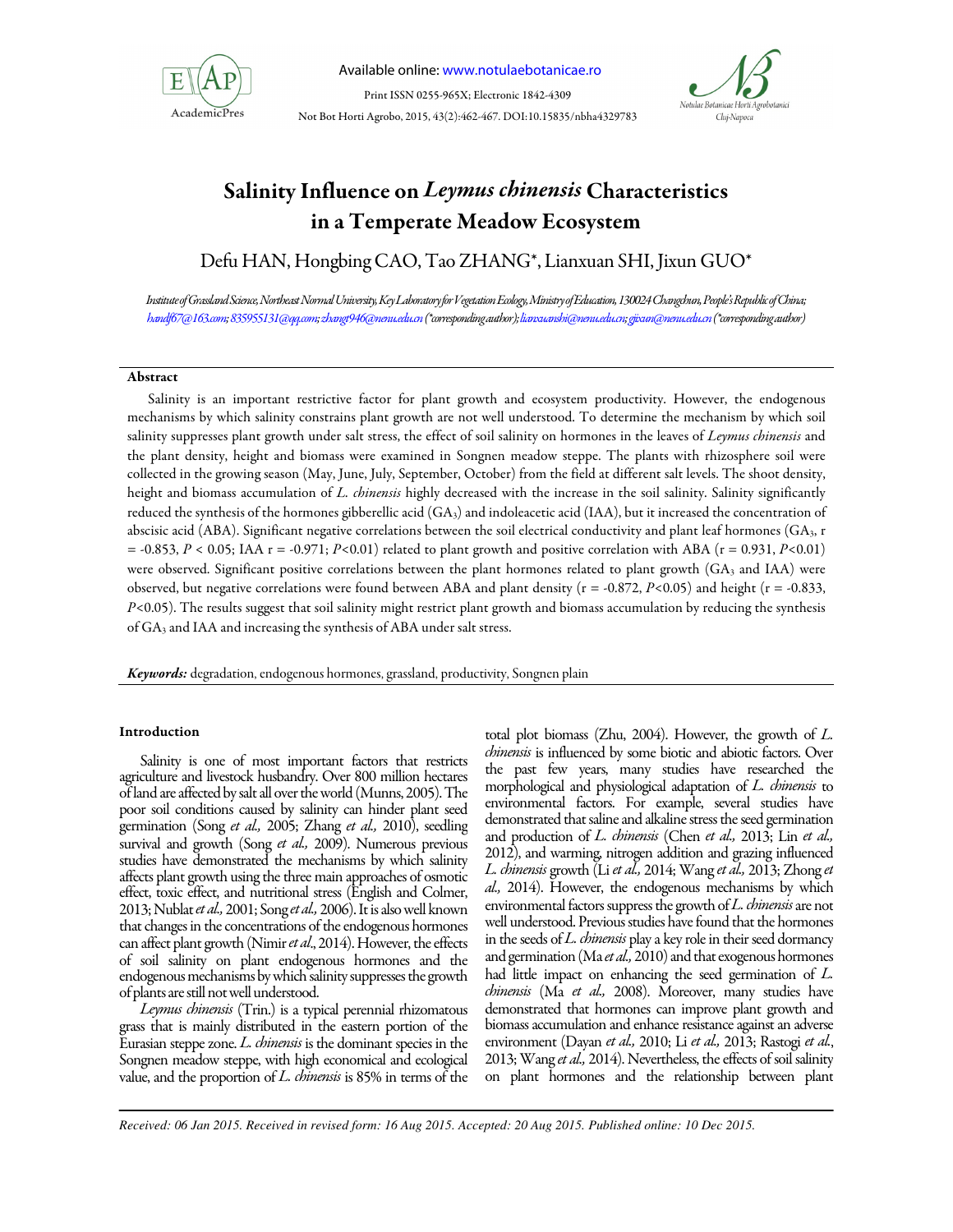

Fig. 1. Soil Na<sup>+</sup> (A) and K<sup>+</sup>concentrations (B), EC (C) and pH (D) of different soil plots according the soil salinity gradients. Different lowercase letters on each column represent significant differences at 0.05 level

hormones and plant growth in field conditions are not clear. The aims of this study were to understand the effects of soil salinity on leaf hormone content and the growth of *L. chinensis* and to elucidate the endogenous mechanisms by which salinity influences the growth of *L. chinensis* in field conditions.

## Materials and Methods

## *Study site*

Songnen meadow steppe, located in northeast China, is the most typical and largest meadow steppe and is the most important pasture, playing a key role in ensuring the development of animal husbandry. However, this meadow steppe is one of the three largest soda saline-alkali areas in the world. The salinized land of the Songnen meadow steppe forms approximately 60-70% of the total grassland, and the high salinity significantly decreases the forage grass productivity. Moreover, the extensive distribution of the saline-alkali soil has affected the plant distribution in this area (Zheng and Li, 1995). Determining the mechanism by which soil salinity limits plant growth can progress us toward designing an approach to reduce the negative impact of soil salinity on plant growth.

This research was conducted in the Songnen Grassland Ecological Research Station (44°45′N, 123°45′E), Northeast Normal University, Jilin Province, northeastern China. This grassland is a typical temperate meadow steppe. The area has a typical mesothermal monsoon climate, and the mean annual temperature is 4.6-6.4 °C. The annual accumulated temperature is 2545-3374 °C, and the frost-free period is approximately 140 days. The mean annual rainfall is approximately 400 mm, and more than 60% of the rainfall is concentrated from June to August. The annual evaporation capacity is 2-3 times more than the rainfall. Salinized soil is the main soil type in Songnen meadow steppe (Zhang *et al*., 2015).

#### *Experiment design*

The experiment was a completely randomized design with one factor: soil salinity, replicated 6 times. Six different salt levels according to the degrees of retrogressive succession and the soil salinity were included in our experiment. Before the experiment, the soils were measured, and the soil salinity increased gradually from experiment site 1 to site 6. At each experiment site, six plots were selected for sampling. Each plot area was 3×3 m. The distance between the sampling plots was more than 100 cm.

#### *Field sampling*

On the 28<sup>th</sup> May, 19<sup>th</sup> June, 15<sup>th</sup> July, 5<sup>th</sup> September and 2<sup>nd</sup> October in 2012, the full expanded fresh leaves of *L. chinensis* in each plot were collected to measure their hormone content, and in each plot 3 subplots of  $1\times1$  m were selected randomly. On each sampling, 50 leaves of each plot were collected and put into plastic bags and stored at -80 °C for later measurement of hormones. At the same time, the rhizosphere soil of *L. chinensis* was collected, and the pH and electrical conductivity (EC) were analyzed. The plant density of shoots per square meter were recorded, plant height (from petiole to the apex) was measured using a ruler, and the aboveground and belowground biomass of *L. chinensis* community per square meter were determined after drying 48 h at 65 °C in a stove. Moreover, the dryweights of those leaves used for measuring hormones were calculated according to the other aboveground biomass in the same experiment site and added into the total aboveground biomass.

#### *Soil properties analysis*

The magnetic force agitator mixed every 10 min and rested for 30 min (Bao, 2005). The pH was measured using a HI98129 acidity meter, and the survey of electricity conductivity (EC) used a DDS-307 conductivity meter (Shanghai Thunder Magnetism Instrument Plant). The soil  $\mathrm{Na}^+$  and  $\mathrm{K}^+$  were analyzed using atomic absorption spectroscopy.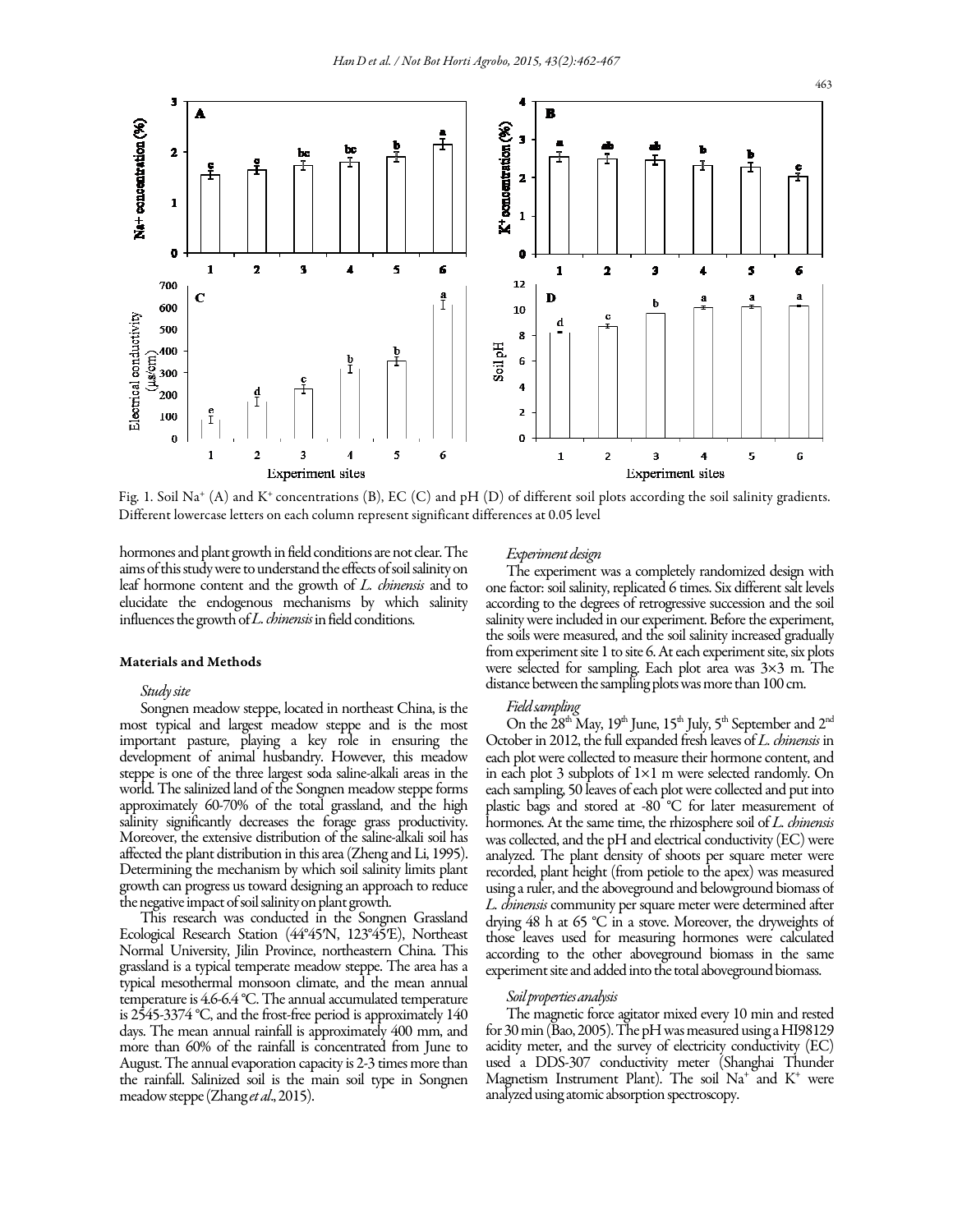

Fig. 2. Plant hormones  $GA_3(A)$ , IAA (B) and ABA (C) at different soil salinity gradients. Different lowercase letters on each column represent significant differences at 0.05 level

# *Measurement of endogenous hormone*

at 5500 f.p.m. tor to min (water *ac*, 2010). The supernatant of<br>each extract was passed through a C18 solid-phase extraction The leaves of *L. chinensis* for hormones measurements were stored at -80 °C and weighed (1 g fresh weight). Four ml of extraction buffer consisting of 80% (v/v) methanol with 1 mM butylhydroxytoluene were added. The samples were ground using a mortar and pestle in an ice bath and then transferred into 10 ml tubes. The mortar was washed four times after each sample with 6 ml of extraction buffer and then added to the tubes. The samples were extracted at 4 °C for 4 h and were then centrifuged at 3500 r.p.m. for 10 min (Ma *et al*., 2010). The supernatant of column and then blown dry with  $N_2$ . The endogenous GA3, IAA and ABA of the plant were quantified by enzyme-linked immunosorbent assays as described by Hess *et al*. (2002) and Zhang (2007).

## *Data analysis*

A one-way analysis of variance (ANOVA) using SPSS 16.0 software (SPSS 16.0 for windows, USA) was applied to compare the variation in the soil pH, EC, Na<sup>+</sup>, K<sup>+</sup>, hormones GA<sub>3</sub>, IAA, and ABA, and plant biomass among different soil salinity degrees



Fig. 3. Effects of soil salinity on plant hormones  $GA_3(A)$ , IAA (B) and ABA (C) at different times. Different lowercase letters on each column represent significant differences at 0.05 level

as well as the leaf differences in GA3, IAA, ABA content at different times. The statistical significances were compared using a least significant difference (LSD) at the 0.05 level. The correlations between the soil condition, plant biomass and hormone concentrations in the plant leaves were calculated. All of these values are expressed as mean  $\pm$  SE.

## Results

#### *Soil characteristics*

The soil Na<sup>+</sup> and K<sup>+</sup> differed significantly among the six study sites (all  $P < 0.001$ ). Along the salinity gradients, the soil Na<sup>+</sup> significantly increased from 1.55% to 2.2%. The soil Na<sup>+</sup> concentration of experiment site 6 was significantly higher by 38.7% compared to site 1 (Fig. 1A). The soil K<sup>+</sup> concentration significantly decreased  $(P < 0.001)$  from plot site 1 to site 6 (Fig. 1B). The soil EC and pH significantly increased along the salinity gradient, and the soil EC and pH in sites 4, 5 and 6 were significant higher than in sites 1, 2 and  $\hat{3}$ ; in site 6, the soil EC and  $\hat{p}H$  were higher by 621% (*P* < 0.001; Fig. 1C) and 26% (*P* < 0.05; Fig. 1D) compared to site 1, respectively.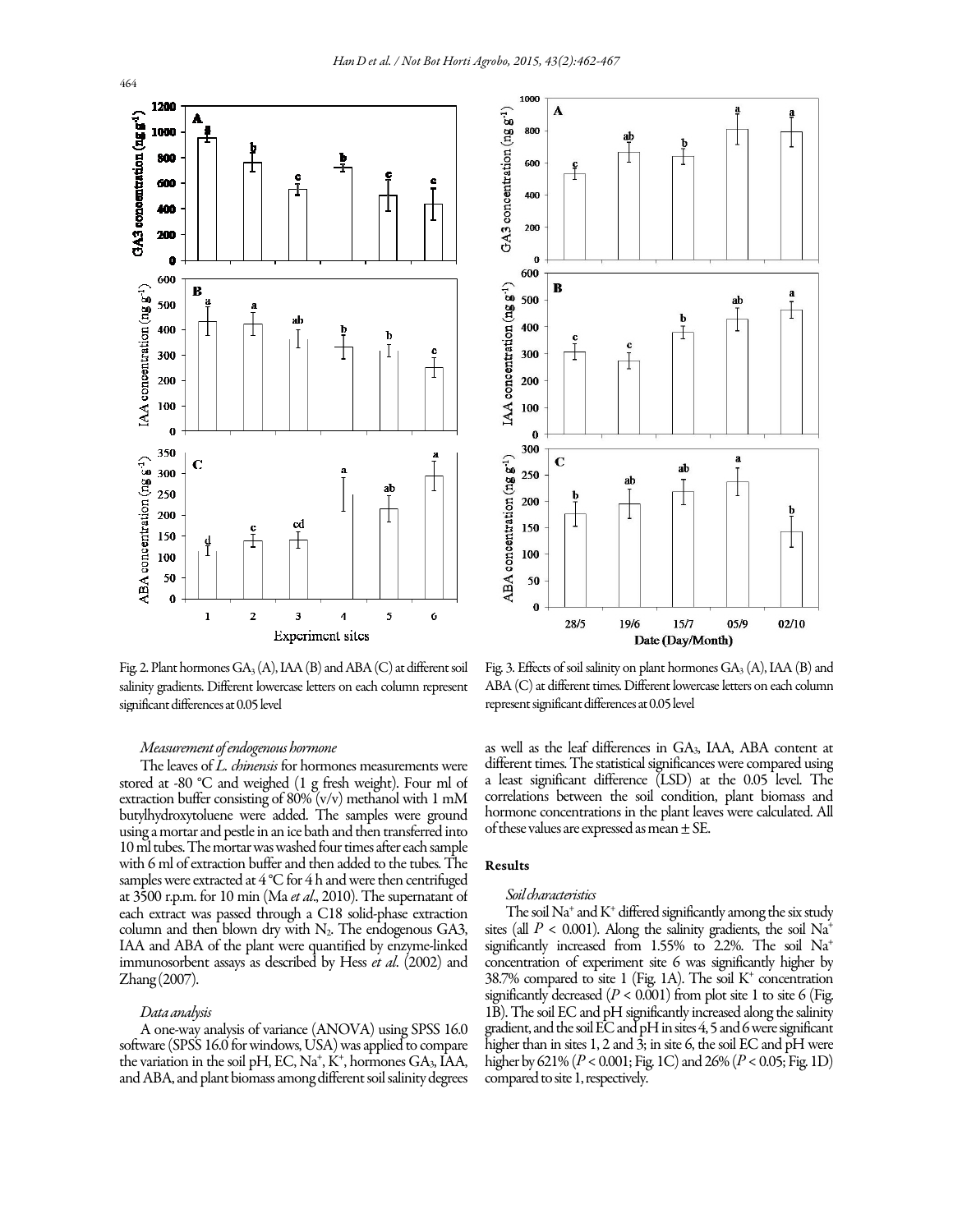| Table 1. The effects of soil salinity on plant growth of L. chinensis in the field |  |  |
|------------------------------------------------------------------------------------|--|--|

| Experiment sites                                                                                                                  | Plant density<br>(Plant shoot $m^{-2}$ ) | Plant height<br>$\rm (cm)$ | Aboveground biomass<br>$(g \, dw \, m^2)$ | Underground biomass $(g dw m-2)$ |  |  |
|-----------------------------------------------------------------------------------------------------------------------------------|------------------------------------------|----------------------------|-------------------------------------------|----------------------------------|--|--|
|                                                                                                                                   | $1106 + 105a$                            | $62.8 + 7.6a$              | $312.7 + 22.6a$                           | $272.3 \pm 23.6a$                |  |  |
|                                                                                                                                   | $973 + 88a$                              | $57.6 \pm 8.5ab$           | $329.3 \pm 22.5a$                         | $240.4 + 15.2a$                  |  |  |
|                                                                                                                                   | $728 + 86b$                              | $51.2 + 6.2ab$             | $261.8 + 23.3b$                           | $195.9 + 13.3ab$                 |  |  |
|                                                                                                                                   | $610 \pm 65$                             | $48.3 + 5.6b$              | $227.2 + 18.3b$                           | $176.7 \pm 18.3b$                |  |  |
|                                                                                                                                   | $396 + 29c$                              | $43.3 + 6.3b$              | $206.6 \pm 24.2$                          | $85.3 + 8.4c$                    |  |  |
|                                                                                                                                   | $325 + 22d$                              | $40.1 \pm 5.0$             | $158.9 \pm 13.9c$                         | $78.3 \pm 7.8c$                  |  |  |
| Different lowercase letters on each column represent significant difference among different soil salinity gradients at 0.05 level |                                          |                            |                                           |                                  |  |  |

Table 2. Correlation between soil salinity and plant leaf hormones (GA<sub>3</sub>, IAA and ABA) and shoot density, height and biomass of L. chinensis

| Correlations                                                                   | $Na+$<br>concentration<br>(%) | $K^+$<br>concentration<br>(%) | pH                          | EC<br>$(\mu \text{scm}^1)$ | GA <sub>3</sub><br>concentration<br>(ngg <sup>1</sup> ) | <b>IAA</b><br>concentration<br>(ngg <sup>1</sup> ) | ABA<br>concentration<br>(ngg <sup>1</sup> ) | Plant<br>density<br>(Plant<br>shoot $m^2$ | Plant<br>height<br>$\rm (cm)$ | Aboveground<br>biomass<br>$(gdwm-2)$ |
|--------------------------------------------------------------------------------|-------------------------------|-------------------------------|-----------------------------|----------------------------|---------------------------------------------------------|----------------------------------------------------|---------------------------------------------|-------------------------------------------|-------------------------------|--------------------------------------|
| Na <sup>+</sup> concentration (%)                                              |                               |                               |                             |                            |                                                         |                                                    |                                             |                                           |                               |                                      |
| $K$ <sup>+</sup> concentration $(%)$                                           | $-0.989**$                    |                               |                             |                            |                                                         |                                                    |                                             |                                           |                               |                                      |
| pH                                                                             | $0.841*$                      | $-0.808$                      |                             |                            |                                                         |                                                    |                                             |                                           |                               |                                      |
| $EC(\mu s$ cm <sup>-1</sup> )                                                  | $0.995**$                     | $-0.994**$                    | $0.821*$                    |                            |                                                         |                                                    |                                             |                                           |                               |                                      |
| $GA_3(ngg1)$                                                                   | $-0.891*$                     | 0.776                         | $-0.859*$                   | $-0.853*$                  |                                                         |                                                    |                                             |                                           |                               |                                      |
| IAA(ngg <sup>1</sup> )                                                         | $-0.978**$                    | $0.968**$                     | $-0.918**$                  | $-0.971**$                 | $0.856*$                                                |                                                    |                                             |                                           |                               |                                      |
| ABA(ngg <sup>1</sup> )                                                         | $0.911*$                      | $-0.949**$                    | $0.839*$                    | $0.931**$                  | $-0.654$                                                | $-0.93**$                                          |                                             |                                           |                               |                                      |
| Plant density (Plant shoot m <sup>2</sup> )                                    | $-0.932**$                    | $0.902*$                      | $-0.960**$                  | $-0.905*$                  | $0.900*$                                                | $0.963**$                                          | $-0.872*$                                   |                                           |                               |                                      |
| Plant height (cm)                                                              | $-0.954**$                    | $0.910*$                      | $-0.919**$                  | $-0.923**$                 | $0.949**$                                               | $0.957**$                                          | $-0.833*$                                   | $0.985**$                                 |                               |                                      |
| Aboveground biomass (gdw $m^2$ )                                               | $-0.588$                      | 0.519                         | $-0.763$                    | $-0.579$                   | 0.773                                                   | 0.601                                              | $-0.551$                                    | 0.683                                     | 0.696                         |                                      |
| Belowground biomass (g dw m-2)<br>1.0<br>$\overline{y_1 + y_2 + \cdots + y_n}$ | $-0.897*$<br>0.05             | $0.909*$<br>**                | $-0.803$<br>$\cdot$ $\circ$ | $-0.876*$<br>$1 \cdot \pi$ | 0.717<br>0.011                                          | 0.887*                                             | $-0.891*$                                   | $0.918**$                                 | 0.894*                        | 0.486                                |

Note: \* represent significant difference at 0.05 level; \*\* represent significant difference at 0.01 level

# *Hormones of leaves*

The endogenous hormones of *L. chinensis* leaves showed a sharp change along the soil salinity gradient. As shown in Fig. 2A and 2B, the GA3 and IAA concentrations of *L. chinensis*  exhibited significant variation (all *P* < 0.05) along the soil salinity gradient. The  $GA_3$  concentration decreased from 952 ng  $g<sup>1</sup>$  at site 1 to 437 ng  $g<sup>1</sup>$  at site 6 ( $P < 0.05$ ; Fig. 2A), and the IAA concentration decreased from  $434$  ng g<sup>-1</sup> at site 1 to 251 ng g<sup>-1</sup> at site  $6 (P < 0.05; Fig. 2B)$ . In contrast, the concentration of ABA increased with increasing salinity: the ABA concentration at site 6 increased by 156%  $(P < 0.05; Fig. 2C)$  compared with that at site 1. In addition, the concentrations of  $GA_3$  (Fig. 3A), IAA (Fig. 3B) and ABA (Fig. 3C) all increased (*P* < 0.05) across all the sampling sites as the growing season progressed.

#### *Plant growth*

With the increase of soil salinity, the growth of *L. chinensis* was inhibited significantly (Table 1): the plant density, height, and aboveground and belowground biomass were highly reduced. The plant density and shoot height of *L. chinensis* in higher salinity sites (site 5 and 6) were reduced by 65% (*P* < 0.05) and  $31\%$   $(P < 0.05)$  compared to those in lower salinity sites (site 1 and 2), respectively. The aboveground and belowground biomass of *L. chinensis* in lower soil salinity sites (site 1 and 2) were higher by 43.2 % (*P* < 0.05) and 49% (*P* < 0.05) compared with those in higher salinity sites (site 5 and 6).

# *Correlation among soil salinity, hormones and plant density, height and aboveground biomass*

Significant negative correlations were observed between the soil  $\mathrm{Na^+}$ , EC (exclusive K<sup>+</sup>) and the hormones  $\mathrm{GA}_3$  (all  $P < 0.05$ ) and IAA (all *P* < 0.01) in the leaves of *L. chinensis*, but there was a positive correlation with ABA (all *P* < 0.01). Significant negative effects of the soil  $Na^+$  on the plant shoot density ( $r = -$ 

0.932, *P* < 0.01), height (r = - 0.954, *P* < 0.01) and belowground biomass ( $r = -0.897$ ,  $P < 0.05$ ) were detected (Table 2), and significant negative correlations between the soil EC and plant shoot density, height and belowground biomass were also found  $\left(\text{all } P < 0.05, \text{Table 2}\right).$ 

#### Discussion

The soil Na<sup>+</sup> , K<sup>+</sup> and EC reflected the ion concentration in the soil, e.g., its salinity; our results suggest that there is a significant salinity gradient from site 1 to 6, and the soil alkalinity increased, too. A previous study reported that a higher ratio of Na<sup>+</sup> /K<sup>+</sup> suppressed plant growth (Li *et al*., 2008). In the current study, the concentration of  $Na^+$ increased and K<sup>+</sup> decreased in the soil, which might induce more Na<sup>+</sup> uptake and less K<sup>+</sup> uptake and then suppress the growth of *L. chinensis*. A previous study demonstrated that a higher pH leads to a decline in the plant leaf area of *Vicia faba* (Pitann *et al*., 2011). In the present study, the soil pH significantly increased with increasing salinity. The results suggest that a high soil pH might inhibit the growth of *L. chinensis*, which was proved in our later results.

Many studies have demonstrated that the content of GA3 and IAA in plants can regulate plant development and improve plant growth *(*Egamberdieva, 2009*;* Jamil and Rha, 2007*;* Liu *et al.*, 2013*)*. In the present result, we found that the concentration of GA<sup>3</sup> and IAA significantly decreased with increases in soil salinity, which might suggest that soil salinity can inhibit the synthesis of plant hormones. Despite of the concentrations of GA3 and IAA in the leaves of *L. chinensis* being reduced significantly due to the increase of salinity, the synthesis of  $GA_3$  and IAA in the plant roots are not clear from this study and should be considered in further studies. Previous studies have found that ABA can suppress the growth of plants, but some others have found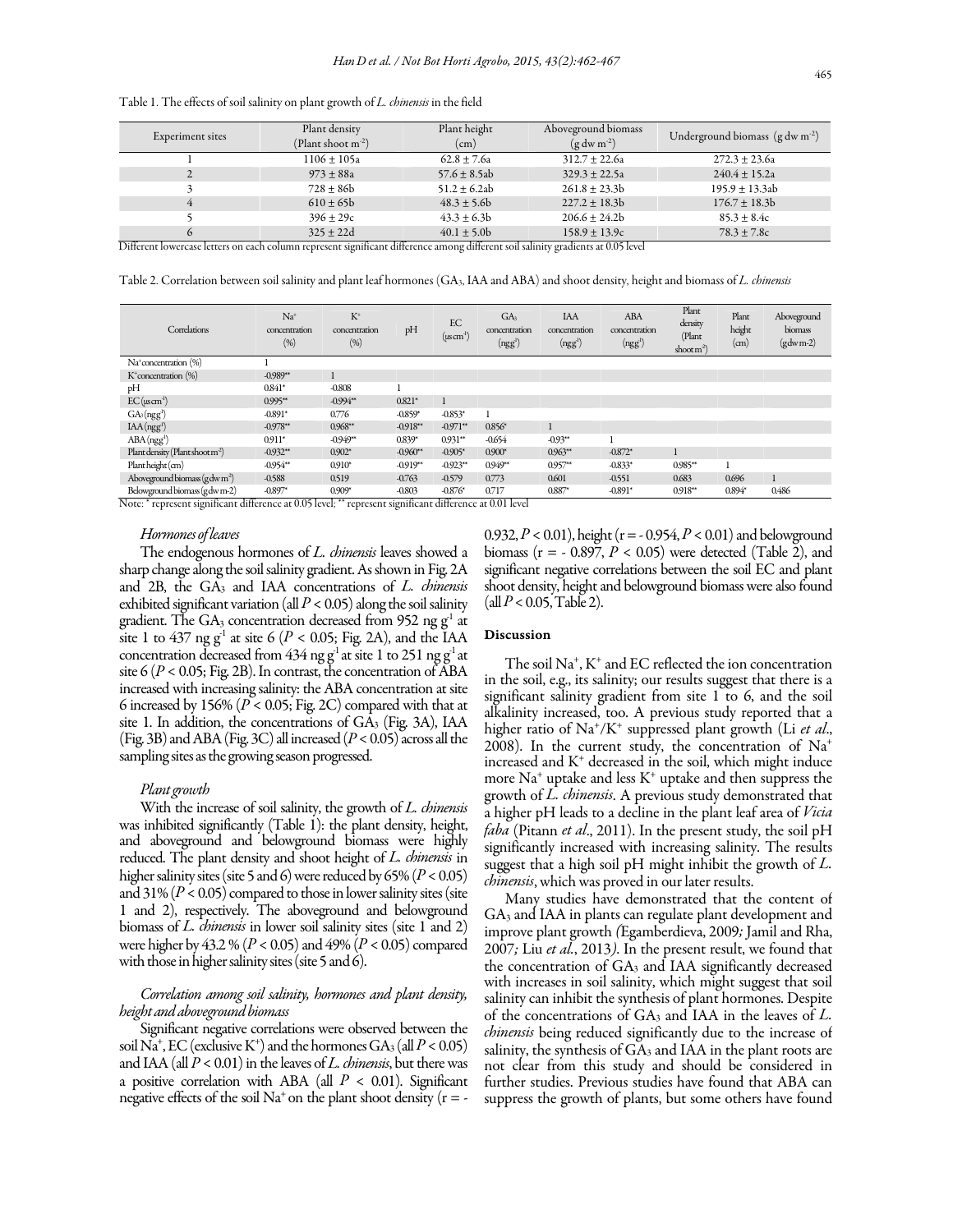466

that ABA can modify the subsequent responses of the plant and improve plant growth under salt stress (Etehadnia*et al.,*  2008*;* Veselov *et al.,* 2008). Moreover, the concentration of ABA increased with increasing soil salinity, indicating that a large amount of Na<sup>+</sup> can stimulate the synthesis of ABA under salt stress (Veselov *et al.,* 2008)*.*

Our results found that the soil salinity highly reduced the plant shoot density, height and aboveground biomass of *L. chinensis* in the saline-alkali Songnen meadow ecosystem, which will restrict the development of animal husbandry. Moreover, the decline of *L. chinensis* density will accelerate grassland degradation. However, changing the GA<sup>3</sup> and IAA contents might improve the density and productivity of *L. chinensis* and then affect the process of community succession. This path to reduce the soil salinity and prevent secondary salinization should be considered when utilizing Songnen meadow steppe.

In the present study, a significant negative correlation between the soil salinity and the plant shoot density, height and belowground biomass of *L. chinensis* were also detected, consistent with many previous studies (Liu *et al.,* 2011; Yang *et al.,* 2008). Although negative effects of the soil salinity on plant hormones and plant growth were observed, a significant positive correlation between plant hormones (GA<sup>3</sup> and IAA) and plant height, density, and aboveground and belowground biomass were also detected. These results suggest that the soil salinity might suppress plant growth by inhibiting the synthesis of  $G\overline{A_3}$  and  $IAA$  and stimulating synthesis of ABA in Songnen meadow steppe. However, the relationships among the soil salinity, hormone contents and growth rate of *L. chinensis* are not very clear and require further study. Several previous studies have demonstrated that an appropriate amount of hormone treatment can improve plant seedling survival and productivity (Gurmani *et al.,* 2006*;* Jamil and Rha, 2007)*.* In future grassland management, GA<sup>3</sup> and IAA might be used to reduce the negative effects of soil salinity on plant growth and obtain higher forage grass productivity in saline grassland.

## Conclusions

 height and biomass of *L. chinensis* and negative correlation With increasing soil salinity, the contents of GA3 and IAA, plant density, height and biomass significantly decreased, whereas the content of ABA increased. A significant positive correlation among the hormones GA<sup>3</sup> and IAA and the plant shoot density, between ABA and the plant shoot density, height and biomass were observed. These results highlight that the soil salinity might suppress plant growth by regulating the synthesis of hormones under salt stress. Despite being preliminary, this study has improved our understanding of the physiological mechanisms by which salt suppresses plant growth under salt stress.

## Acknowledgments

This work was funded by the National Natural Science Foundation of China (31300097, 31470405, 31170303), the Strategic Priority Research Program of the Chinese Academy of Sciences (XDA05050601-01-19), State Key Laboratory of Desert and Oasis Ecology, Xinjiang Institute of Ecology and Geography, Chinese Academy of Sciences and Foundation of Jilin Provincial Education Department.

## References

- Chen JS, Zhu RF, Zhang YX (2013). The effect of nitrogen addition on seed yield and yield components of *Leymus chinensis* in Songnen Plain, China. Journal of Soil Science and Plant Nutrition 13:329-339.
- Dayan J, Schwarzkopf M, Avni A, Aloni R (2010). Enhancing plant growth and fiber production by silencing GA 2-oxidase. Plant Biotechnology Journal 8:425-435.
- Egamberdieva D (2009). Alleviation of salt stress by plant growth regulators and IAA producing bacteria in wheat. Acta Physiologiae Plantarum 31:861-864.
- English JP, Colmer TD. (2013). Tolerance of extreme salinity in two stem-succulent halophytes (Tecticornia species). Functional Plant Biology 40:897-912.
- Etehadnia M, Waterer D, De Jong H, Tanino KK (2008). Scion and rootstock effects on ABA-mediated plant growth regulation and salt tolerance of acclimated and unacclimated potato genotypes. Journal of Plant Growth Regulation 27:125-140.
- Guo R, Shi L, Ding X, Hu YJ, Tian SY, Yan DF, Shao S, Gao Y, Liu R, Yang YF (2010). Effects of saline and alkaline stress on germination, seedling growth, and ion balance in wheat. Agronomy Journal 102:1252-1260.
- Gurmani AR, Bano A, Salim M (2006). Effect of growth regulators on growth, yield and ions accumulation of rice (*Oryza sativa* L.) under salt stress. Pakistan Journal of Botany 38:1415-1424.
- Hess JR, Garman JG, Banowetz GM (2002). Hormones in wheat kernels during embryony. Journal of Plant Physiology 159:379-86.
- Jamil M, Rha ES (2007). Gibberellic acid  $(GA_3)$  enhance seed water uptake, germination and early seedling growth in sugar beet under salt stress. Pakistan Journal of Biology Science 10:654-658.
- Li J, Gao H, Jiang J, Jiang JS, Dzyubenko N, Chapurin V, Wang Z, Wang XM (2013). Overexpression of the *Galega orientalis* gibberellin receptor improves biomass production in transgenic tobacco. Plant Physiology and Biochemistry 73:1-6.
- Li Y, Zhang Y, Sun M, Gao BM (2008). Research on advance in the effects of salt stress on plant and the mechanism of plant resistance. Chinese Agriculture Science Bulletin 124:258-265 (in Chinese).
- Li Z, Zhang Y, Yu D, Zhang N, Lin JX, Zhang JW, Tang JH, Wang JF, Mu CS (2014). The influence of precipitation regimes and elevated  $CO<sub>2</sub>$  on photosynthesis and biomass accumulation and partitioning in aeedlings of the rhizomatous perennial grass *Leymus chinensis*. Plos One 9(8):e103633.
- Lin J, Wang J, Li X, Zhang Y, Xu Q, Mu C (2012). Effects of saline and alkaline stresses in varying temperature regimes on seed germination of *Leymus chinensis* from the Songnen Grassland of China. Grass Forage Science 67:152-152.